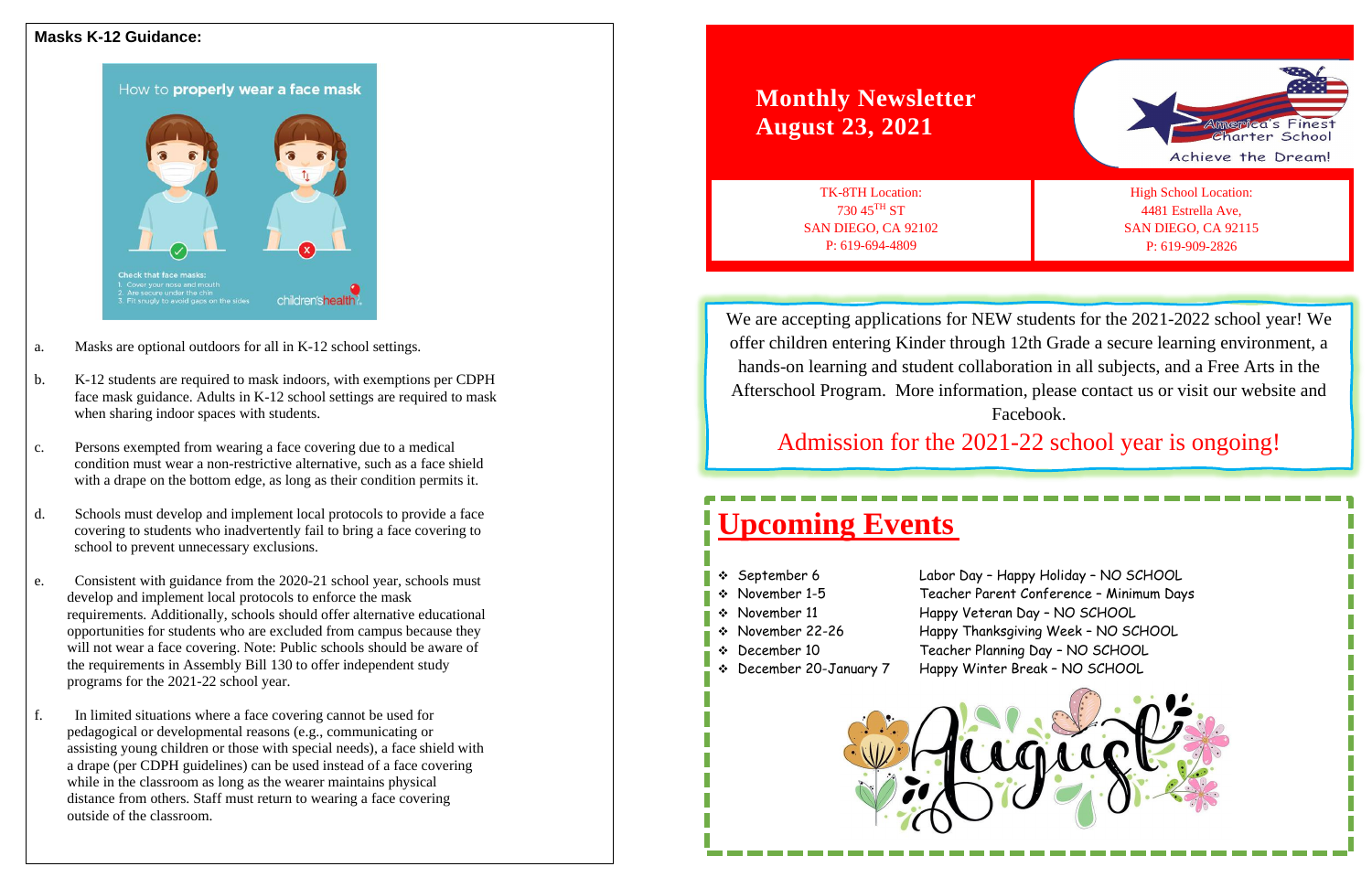#### Dear Parents,

Welcome back AFCS families and a warm welcome to any new families! We are happy to welcome you to the 2021-22 school year! We are looking forward to an amazing partnership with you to help your children become successful! Our Motto is Work hard Learn everything you can always do your best, Help others and success will follow! We realize that in order to be exceptional in school, our students need support **from both school and home and to have a balanced school experience.** 

#### **My last year**

I sent out a survey last spring and the majority of you didn't want uniforms this year. We want all students to dress appropriately. No baggy jeans or revealing clothes.

It has been a joy and a tremendous experience getting to know all of you and creating America's Finest Charter School. This is my last year as Executive Director. I am retiring. Tim Bagby will be training with me this year and the school will be in good hands. He has been the high school principal for the last 4 years.

#### **AFCS Guidelines during Covid-19**

If your child is 12 and older, please consider getting your child vaccinated. Our staff are vaccinated and ready to work!

#### **Uniforms**

We've partnered with SAY San Diego to provide counseling services to all students to enhance the emotional, relational, and psychological well-being of students. We strive to facilitate students' personal growth and enhance their academic success through accessible, culturally congruent clinical and outreach services.

It is very important for our students to be well rounded. This year from 2:45-3:30 the last period of the day, we will be offering an elective wheel to all students. Students can choose art, music, engineering, drama etc. We are also offering instrumental music to all students interested in grades 3-8. Your child can learn: trumpet, clarinet, flute, saxophone or drums.

When school is over at 3:30 p.m., our after school program begins. All students going home exit from the upper playground to be released to their parents. This includes kindergarteners. Students attending the after school program walk to the lunch arbor with their teachers, have snacks and are picked up by their after school teachers. If your child is not attending the after school program, you need to take your child home at 3:30 p.m. We do not have staff to watch your child! Thursday is our minimum day. School is over at 1:30 p.m. From 2-4 pm we have outdoor PE, Art Classes, tutoring and movies. Then the students have snacks and go to their respective after school programs. Please make sure that your child is picked up by 6:05 pm.

This 2021-22 school year we have 18 fantastic teachers: Kindergarten: Giselda Johnson and Ana Dioguardi, 1st Grade: Edith Souza and Patricia Thorne, 2nd Grade: Luis Reyes and Allen Becker, 3rd Grade: Ann Linn and Sharlene Houston (Cook), 4th Grade: April Herrera and Meaghan Bankston, 5th Grade: Kim Brunetto and Clara Escutia, 6th Grade: Marleen Kelley and Erica Rappa, 7th & 8th Math: Maggaly Kolsrud, 7th & 8th Science: Matthew Tusi, 7th & 8th English: Laurie Nemec, 7th & 8th Social Studies: Cameron Struyk, Education Specialist: Eric Van Dien, Jorge Loera and Michelle Hitt. Our office staff consists of, Gloria, Hilary, Grace, Rebecca, Sina, and Ana. Please feel free to ask them any questions you may have about the school. Please visit our new and improved website and find out more information about our awesome staff.

School starts at 8:45 a.m. And we encourage parents to bring your children at 8:45 a.m. unless you need to drop off your child early because of your employment. If you bring your child at 8:00 a.m., they are to report to the lunch arbor to prepare for and begin our reading or running program from 8:15 a.m. to 8:30 a.m.! Those students that want to read instead of participating in the Running Club will be able to read quietly or complete homework during that time. Please help us by bringing your children to school on time everyday! We will be addressing extreme tardy issues/unexcused absences with meetings and/or phone calls home to help mitigate these issues. We want your child to have every opportunity to learn so we'll work with you to find out what we can do to help. Lastly, we will be having perfect attendance challenges that will reward your child with field trips and fun for perfect attendance throughout the year.

There are numerous opportunities for parent involvement. We have our newly formed "Friends of A.F.C.S." which focuses on strengthening our families involvement in activities and monthly meetings where your voice is heard that help benefit our scholastic focus at AFCS. We have ELAC (for parents that speak a language other than English) as well as helping in your child' class and volunteering on field trips.

Lastly, drop off and pick up must be quick. Please make sure that when you are dropping off the students in the front of the school that you do so in an orderly manner. Parking your car in the 3-minute zone or red zone causes havoc while pick up and drop off is happening. AFCS parents please make sure that you watch the time, once the time has expired infractions and parking tickets may be written by the San Diego Police Department. No parking in Red Zones.

We are always here if you have any questions or concerns. Please feel free to schedule a meeting with us via Rebecca (619) 694-4809 or email us about any questions or concerns that you may have, and we will get back to you asap. We are in classrooms supporting learning and want to make sure that when we meet with you, we give you our full attention.

**Sincerely**, | Jan Perry - Executive Director - jan@americasfinestcharterschool.org

### Estimadas Familias de AFCS,

¡Bienvenidos de nuevo a las familias de AFCS y una cálida bienvenida a las nuevas familias! ¡Nos complace darle la bienvenida al año escolar 2021-22! ¡Esperamos tener una asociación increíble con usted para ayudar a sus hijos a tener éxito! Nuestro lema es trabajar duro. Aprenda todo lo que siempre pueda hacer lo mejor que pueda. ¡Ayude a los demás y el éxito seguirá! Nos damos cuenta de que para ser excepcionales en la escuela, nuestros estudiantes necesitan el apoyo tanto de la escuela como del hogar y tener una experiencia escolar equilibrada.

#### **Mi último año:**

Ha sido un placer y una gran experiencia conocerlos a todos ustedes y crear America's Finest Charter School. Este es mi último año como Directora Ejecutiva. Me estoy jubilando. Tim Bagby estará entrenando conmigo este año y la escuela estará en buenas manos. Ha sido el director de la escuela secundaria durante los últimos 4 años.

#### **Direcciones de AFCS durante Covid:**

Si su hijo tiene 12 años o más, considere vacunarlo. ¡Nuestro personal está vacunado y listo para trabajar!

#### **Uniformes:**

Envié una encuesta la primavera pasada y la mayoría de ustedes no querían uniformes este año. Queremos que todos los estudiantes se vistan apropiadamente. No se permiten jeans holgados ni ropa reveladora.

Nos hemos asociado con SAY San Diego para brindar servicios de asesoramiento a todos los estudiantes para mejorar el bienestar emocional, relacional y psicológico de los estudiantes. Nos esforzamos por facilitar el crecimiento personal de los estudiantes y mejorar su éxito académico a través de servicios clínicos y de extensión accesibles y culturalmente congruentes.

Es muy importante que nuestros estudiantes estén bien formados. Este año de 2: 45-3: 30 el último período del día, estaremos ofreciendo una rueda electiva a todos los estudiantes. Los estudiantes pueden elegir arte, música, ingeniería, teatro, etc. También ofrecemos música instrumental a todos los estudiantes interesados en los grados 3-8. Su hijo puede aprender: trompeta, clarinete, flauta, saxofón o batería.

Kinder : Giselda Johnson y Ana Dioguardi; 1er grado: Edith Souza y Patricia Thorne; 2do grado: Luis Reyes y Allen Becker; 3er grado: Ann Linn y Sharlene Houston (cocinera); 4to grado: April Herrera y Meaghan Bankston; 5to grado: Kim Brunetto y Clara Escutia; 6to grado: Marleen Kelley y Erica Rappa; 7o y 8vo Matemáticas: Maggaly Kolsrud; 7o y 8vo Ciencia: Matthew Tusi; 7o y 8o inglés: Laurie Nemec; 7o y 8o Estudios Sociales: Cameron Struyk; Especialista en Educación: Eric Van Dien, Jorge Loera y Michelle Hitt. El personal de nuestra oficina está formado por Gloria, Hilary, Grace, Rebecca, Sina y Ana. No dude en hacerles cualquier pregunta que pueda tener sobre la escuela. Visite nuestro nuevo y mejorado sitio web y obtenga más información sobre nuestro increíble personal.

La escuela comienza a las 8:45 a.m. y alentamos a los padres a traer a sus hijos a las 8:45 a.m. a menos que necesite dejar a su hijo temprano debido a su empleo. Si trae a su hijo a las 8:00 a.m., debe reportarse al cenador del almuerzo para prepararse y comenzar nuestro programa de lectura o correr de 8:15 a.m. a 8:30 a.m. Aquellos estudiantes que quieran leer en lugar de participar en el Running Club podrán leer tranquilamente o completar la tarea durante ese tiempo. ¡Ayúdenos trayendo a sus hijos a la escuela a tiempo todos los días! Abordaremos los problemas extremos de tardanza / ausencias injustificadas con reuniones y / o llamadas telefónicas a casa con los padres para ayudar a mitigar estos problemas. Queremos que su hijo tenga todas las oportunidades para aprender, por lo que trabajaremos con usted para averiguar qué podemos hacer para ayudarlo. Por último, tendremos desafíos de asistencia perfecta que recompensarán a su hijo con excursiones y diversión para una asistencia perfecta durante todo el año.

Cuando la escuela termina a las 3:30 p.m., comienza nuestro programa extracurricular. Todos los estudiantes asistirán salida de la casa desde el patio superior para ser entregados a sus padres. Esto incluye a los niños de kindergarten. Los estudiantes que asisten al programa extracurricular caminan hasta el cenador del almuerzo con sus maestros, comen bocadillos y son recogidos por sus maestros extracurriculares. Si su hijo no asiste al programa extracurricular, debe llevarlo a casa a las 3:30 p.m. ¡No tenemos personal para cuidar a su hijo! El jueves es nuestro día mínimo. La escuela termina a la 1:30 p.m. De 2 a 4 pm tenemos educación física al aire libre, clases de arte, tutoría y películas. Luego los estudiantes comen bocadillos y van a sus respectivos programas extracurriculares. Por favor asegúrese de que recojan a su hijo antes de las 6:05 pm.

Existen numerosas oportunidades para la participación de los padres. Tenemos nuestros recién formados "Amigos de A.F.C.S." que se enfoca en fortalecer la participación de nuestras familias en actividades y reuniones mensuales donde se escucha su voz que ayudan a beneficiar nuestro enfoque escolar en AFCS. Tenemos ELAC (para padres que hablan un idioma que no es inglés), además de ayudar en la clase de su hijo y ser voluntario en excursiones.

Por último, la entrega y la recogida deben ser rápidas. Por favor, asegúrese de que cuando deje a los estudiantes en el frente de la escuela, lo haga de manera ordenada. Estacionar su automóvil en la zona de 3 minutos o en la zona roja causa estragos mientras se lleva a cabo la recogida y devolución. Los padres de AFCS, por favor, asegúrese de vigilar el tiempo, una vez que el tiempo haya expirado, el Departamento de Policía de San Diego puede emitir las infracciones y las multas de estacionamiento. No hay estacionamiento en Zonas Rojas.

Siempre estamos aquí si tiene alguna pregunta o inquietud. No dude en programar una reunión con nosotros a través de Rebecca (619) 694-4809 o envíenos un correo electrónico sobre cualquier pregunta o inquietud que pueda tener y nos comunicaremos con usted lo antes posible. Estamos en aulas apoyando el aprendizaje y queremos asegurarnos de que cuando nos reunamos con usted le prestemos toda nuestra atención.

atentamente

Jan Perry - Director Ejecutiva - jan@americasfinestcharterschool.org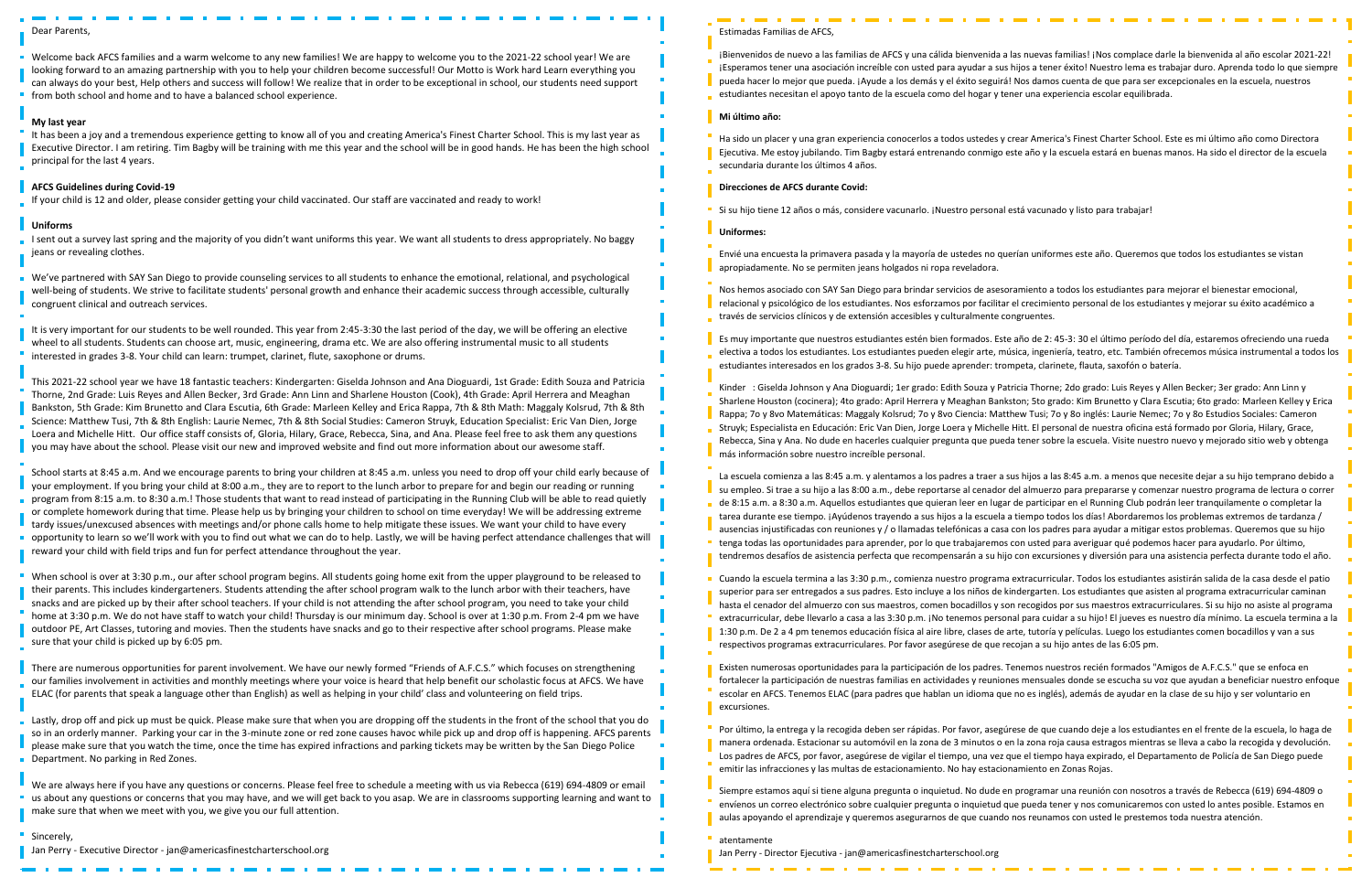#### Kính gửi quý vị phụ huynh,

Chào mừng quý vị quay trở lại trường AFCS và xin chào quý vị phụ huynh mới. Chúng tôi rất hạnh phúc để chào đón năm học 2021-22 với quý vị. Chúng tôi sẽ cố gắng giúp đỡ con quý vị thành công. Khẩu hiệu của trường là Học tất cả những gì có thể, Giúp đỡ mọi người, và Thành công sẽ tới! Chúng tôi hiểu rằng để có thể thành công, các em học sinh cần sự hỗ trợ của cả gia đình và trường học.

#### Năm cuối cùng của tôi

Thật là một niềm vui và một trải nghiệm to lớn khi được làm quen với tất cả các bạn và thành lập Trường America's Finest Charter School. Đây là năm cuối cùng của tôi trên cương vị Chủ tịch trường. Tôi sẽ nghỉ hưu. Tim Bagby sẽ cùng với tôi trong năm nay trong quá trình chuyển giao. Ông là hiệu trưởng trường trung học trong 4 năm qua.

#### Nguyên tắc AFCS về Covid-19

Nếu con bạn từ 12 tuổi trở lên, xin vui lòng cân nhắc việc đưa trẻ đi tiêm phòng. Nhân viên của chúng tôi đã được tiêm phòng và sẵn sàng làm việc!

#### Đồng phục

Tôi đã gửi một cuộc khảo sát vào mùa xuân năm ngoái và phần lớn các bạn không muốn có đồng phục trong năm nay. Chúng tôi muốn tất cả học sinh ăn mặc phù hợp. Không mặc quần jean rộng thùng thình hoặc quần áo hở hang.

Chúng tôi đã hợp tác với SAY San Diego để cung cấp dịch vụ tư vấn cho tất cả học sinh nhằm nâng cao sức khỏe tinh thần, quan hệ và tâm lý của học sinh. Chúng tôi cố gắng tạo điều kiện thuận lợi cho sự phát triển cá nhân của các học sinh và nâng cao thành công trong học tập của họ thông qua các dịch vụ tiếp cận trực tiếp và tiếp cận cộng đồng.

Điều rất quan trọng đối với học sinh của chúng ta là phải được học tập tốt. Năm nay, từ 2:45 - 3:30, tiết cuối cùng trong ngày, chúng tôi sẽ cho tất cả học sinh học môn nghệ thuật. Học sinh có thể chọn nghệ thuật, âm nhạc, kỹ thuật, kịch, v.v. Chúng tôi cũng cung cấp nhạc cụ cho tất cả học sinh quan tâm đến từ lớp 3-8. Con bạn có thể học: kèn, kèn clarinet, sáo, kèn saxophone hoặc trống.

Chúng tôi có 18 giáo viên cho năm học 2021-22. Mẫu giáo: Giselda Johnson and Ana Dioguardi, Lớp 1: Edith Souza and Patricia Thorne, Lớp 2: Luis Reyes and Allen Becker, Lớp 3: : Ann Linn and Sharlene Houston (Cook), Lớp 4: April Herrera and Meaghan Bankston, Lớp 5: Kim Brunetto and Clara Escutia, Lớp 6: Marleen Kelley and Erica Rappa, Lớp 7 & 8 môn Toán: Maggaly Kolsrud, Lớp 7 & 8 môn Khoa học tự nhiên: Matthew Tusi, Lớp 7 & 8 môn Văn: Laurie Nemec, 7th & 8th Lịch sử: Cameron Struyk, Tâm lý học: Eric Van Dien, Jorge Loera and Michelle Hitt.

Trên văn phòng nhà trường: Gloria, Hilary, Grace, Rebecca, Sina, and Ana. Quý vị có thể hỏi họ để biết thêm chi tiết về trường học. Xin vui lòng vào website của trường để biết thêm về các nhân viên của trường.

Trường sẽ bắt đầu vào 8:45 sáng. Xin quý vị cho các em tới trường lúc 8:45 sáng trừ khi quý vị cần cho các em tới sớm vì quý vị cần đi làm. Nếu quý vị cho các em tới trường vào lúc 8 giờ sáng, các em sẽ đọc sách hoặc là chạy bộ từ lúc 8:15 tới 8:30 sáng. Các em học sinh muốn đọc sách thay vì chạy bộ, các em có thể đọc sách hoặc là hoàn thành các bài tập về nhà.

Xin quý vị vui lòng cho các em học sinh tới trường đúng giờ. Chúng tôi sẽ có gọi điện thoại và có cuộc họp mặt cho các em học đi trễ và nghỉ nhiều. Chúng tôi muốn các em có các cơ hội để học vì vậy chúng tôi sẽ làm việc với quý vị để biết chúng tôi cần giúp đỡ những gì. Chúng tôi sẽ có phẩn thưởng là những chuyến đi fieldtips cho các em học sinh đi học đều trong năm học.

Trường kết thúc vào lúc 3:30 chiều, và chương trình học buổi chiều sẽ bắt đầu. Các em học sinh kể cả các em học sinh mẫu giáo ra về sẽ tập trung ở sân trước của trường. Các em học sinh học lớp buổi chiều sẽ tập trung ở khu vực ăn trưa với giáo viên, và các giáo viên buổi chiều sẽ dẫn các em vào lớp sau khi các em ăn buổi chiều. Nếu con em quý vị không học lớp buổi chiều, xin vui lòng đón các em về nhà vào lúc 3:30 chiều. Chúng tôi không có nhân viên để trông coi các em. Thứ năm là ngày ngắn, các em học sinh ra về lúc 1:30 chiều. Từ 2-4 giờ chiều, chúng tôi có các lớp thể dục, lớp vẽ, dạy kèm, và coi phim. Các em sẽ ăn buổi chiều trườc khi bắt đầu các lớp buổi chiều. Xin vui lòng đón các em về nhà vào lúc 6:05pm

Chúng tôi có rất nhiếu chương trình cho quý vị phụ huynh tham gia. Chúng tôi có nhóm "Friends of A.F.C.S" cho các quý vị phụ huynh tham gia và có buổi họp mỗi tháng để quý vị có thể nêu ra ý kiến. Chúng tôi cũng có ELAC (cho phụ huynh nói ngôn ngữ khác tiếng Anh) để giúp đỡ trong lớp học và fieldtrips.

Quý vị cần đưa rước các em nhanh chóng. Xin quý vị vui lòng đưa rước và đậu xe ở khu vực 3-phút. Xin vui lòng coi giờ, nếu quý vị đậu quá giờ, quý vị có thể sẽ bị phạt bởi San Diego Police Department. Xin vui lòng đừng đậu ở khu vưc có đường kẻ đỏ.

Nếu quý vị có câu hỏi hay thắc mắc gì, xin vui lòng liên hệ với chúng tôi. Xin vui lòng liên hệ với Rebecca 619- 694-4809 để lấy hẹn hoặc là email chúng tôi với câu hỏi và thắc mắc, chúng tôi sẽ liên hệ với quý vị khi chúng tôi có thể. Chúng tôi giúp đỡ trong lớp học và chúng tôi muốn có nhiều thời gian khi chúng tôi gặp quý vị.

#### Kính thư,

Jan Perry - Chủ tịch trường - jan@americasfinestcharterschool.org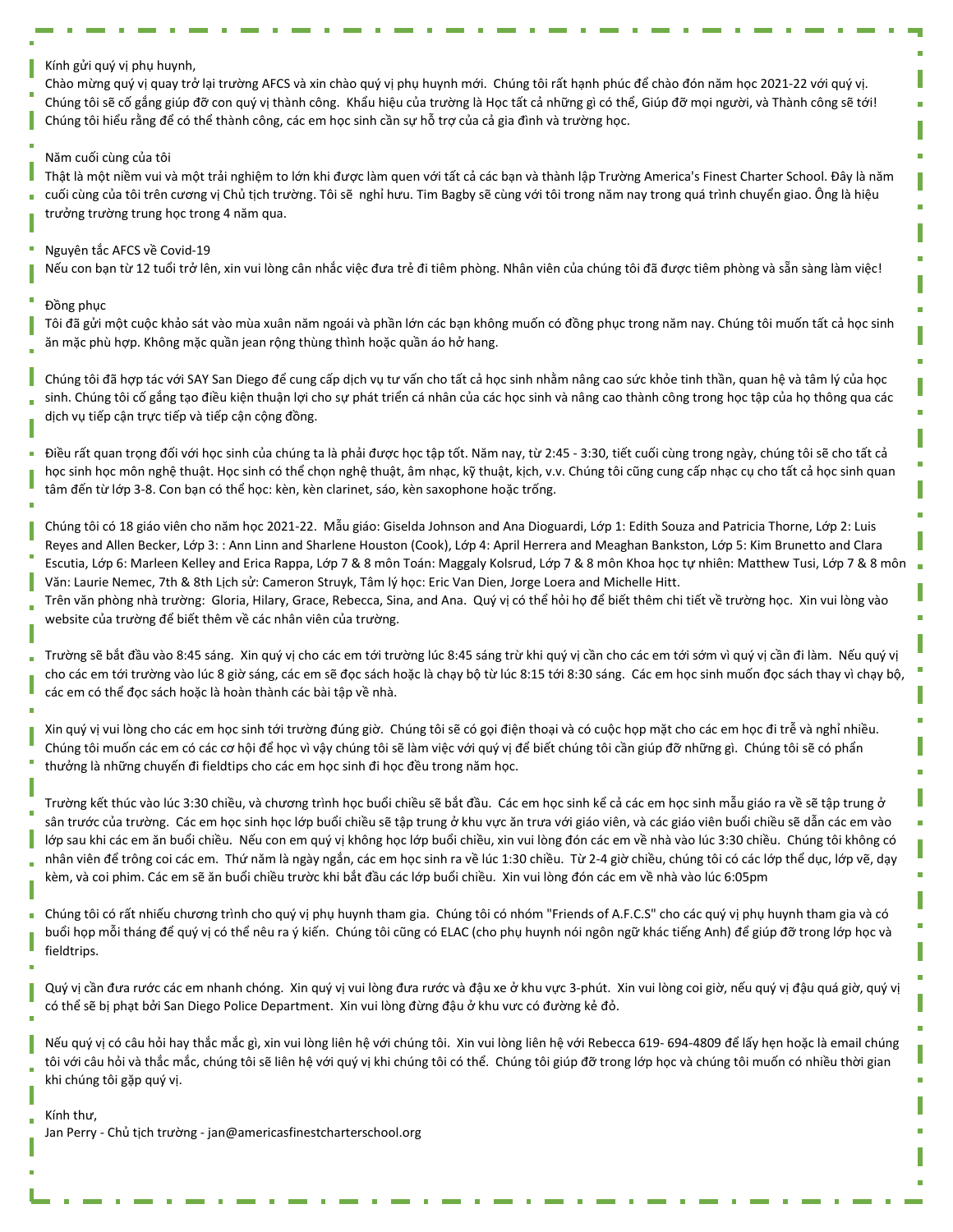

 **America's Finest Charter School 730 45th St, San Diego, CA 92102 Phone: 619-694-4809 Fax: 619-794-2762**

*2021-2022*

## *Bell Schedule 2021-2022*

| 8:15 a.m. - 8:45 a.m.<br>8:45 a.m.<br>$9:00 - 11:40$ a.m. |                                         | <b>Before School Program</b><br>School Day Begins / Report to Class / Breakfast<br>Literacy Block |                                                                      |  |  |  |  |  |  |  |  |  |  |
|-----------------------------------------------------------|-----------------------------------------|---------------------------------------------------------------------------------------------------|----------------------------------------------------------------------|--|--|--|--|--|--|--|--|--|--|
| <b>Grade</b>                                              | Lunch                                   | <b>Recess</b>                                                                                     | <b>American Stars</b><br><b>Assemblies</b><br>(One Friday per month) |  |  |  |  |  |  |  |  |  |  |
| K                                                         | $11:45 - 12:10$<br>Kinder Area          | $12:10 - 12:35$<br>Kinder Area                                                                    | $1:30 \text{ pm}$                                                    |  |  |  |  |  |  |  |  |  |  |
| $\boldsymbol{l}$                                          | $12:10 - 12:35$<br>Kinder Area          | $11:45 - 12:10$<br>Kinder Area                                                                    | $1:30 \, \text{pm}$                                                  |  |  |  |  |  |  |  |  |  |  |
| $\overline{2}$                                            | $11:45 - 12:10$<br>Lower Playground     | $12:10 - 12:35$<br>Lower Playground                                                               | $1:30 \, pm$                                                         |  |  |  |  |  |  |  |  |  |  |
| $\mathfrak{Z}$                                            | $12:10 - 12:35$<br>Lower Playground     | $11:45 - 12:10$<br>Lower Playground                                                               | $1:30 \, \text{pm}$                                                  |  |  |  |  |  |  |  |  |  |  |
| $\overline{4}$                                            | $12:40 - 1:05$<br>Lower Playground      | $1:05 - 1:30$<br>Lower Playground                                                                 | $2:30 \, \text{pm}$                                                  |  |  |  |  |  |  |  |  |  |  |
| 5                                                         | $1:05 - 1:30$<br>Lower Playground       | $12:40 - 1:05$<br>Lower Playground                                                                | $2:30 \, \text{pm}$                                                  |  |  |  |  |  |  |  |  |  |  |
| 6                                                         | $12:40 - 1:05$<br><b>Upper Blacktop</b> | $1:05 - 1:30$<br>Upper blacktop                                                                   | $2:30 \text{ pm}$                                                    |  |  |  |  |  |  |  |  |  |  |
| 7/8                                                       | $1:00 - 1:25$<br>Lower Playground       | $1:25 - 1:55$<br>Lower Playground                                                                 | $9:00 \text{ }$ am                                                   |  |  |  |  |  |  |  |  |  |  |

*12:35 – 2:45 p.m. Math Block/ Science/ Social Studies/* 

*2:45 - 3:30 p.m. Elective Wheel/ SCHOOL DAY ENDS 3:30 pm*

*3:30 - 6:00 p.m. After School ASES PROGRAM – After School Arts Program Begins*

*Thursday is a Minimum Day - Students are dismissed at 1:30 pm. and ASES program (Arts in the Afternoon) begins 1:30 pm – 6:00 pm. The after school program ("Arts in the Afternoon") is scheduled on every day including Thursdays. Lunch schedule remains the same*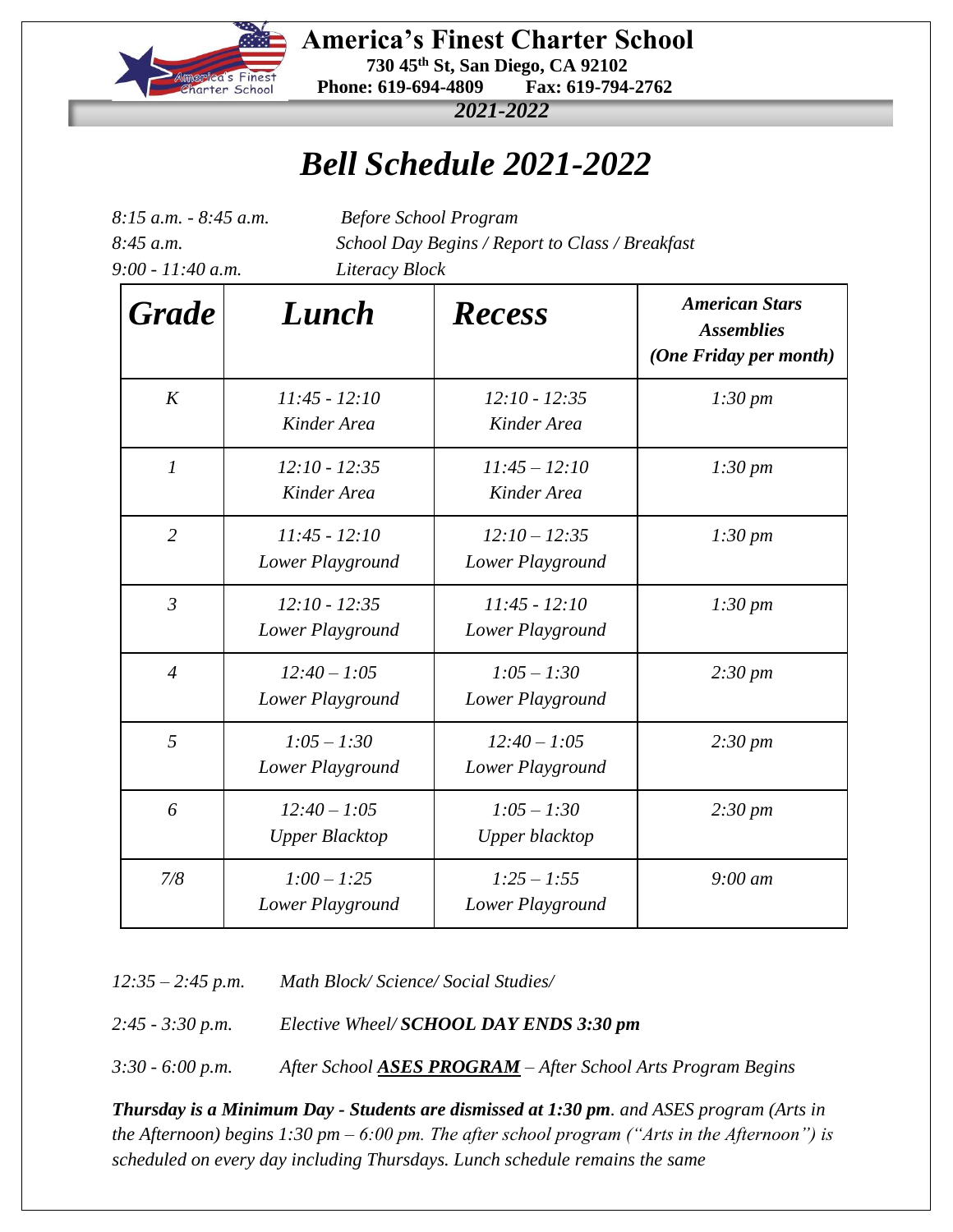

 **America's Finest Charter School 730 45th St, San Diego, CA 92102 Phone: 619-694-4809 Fax: 619-794-2762**

*2021-2022*

## *Intinerario de Campana 2021-2022*

*9:00-11:40 a.m. Literatura*

*8:15 a.m. - 8:45 a.m. Las classes antes de la escuela 8:45 a.m. Empieza la Escuela / Vayan a Clase* 

| <b>Grado</b>   | Almuerzo                                          | <b>Recreo</b>                                     | <b>American Stars</b><br><b>Assemblies</b><br>(un viernes por mes) |  |  |  |  |  |  |
|----------------|---------------------------------------------------|---------------------------------------------------|--------------------------------------------------------------------|--|--|--|--|--|--|
| K              | $11:45-12:10$<br>Area de Kinder                   | $12:10 - 12:35$<br>Area de Kinder                 | $1:30 \, \text{pm}$                                                |  |  |  |  |  |  |
| $\mathfrak{1}$ | $12:10-12:35$<br>Area de Kinder                   | $11:45-12:10$<br>Area de Kinder                   | $1:30 \, \text{pm}$                                                |  |  |  |  |  |  |
| $\overline{2}$ | $11:45-12:10$<br>El patio de recreo de<br>abajo   | $12:10-12:35$<br>El patio de recreo de<br>abajo   | $1:30 \, \text{pm}$                                                |  |  |  |  |  |  |
| $\mathfrak{Z}$ | $12:10-12:35$<br>El patio de recreo de<br>abajo   | $11:45-12:10$<br>El patio de recreo de<br>abajo   | $1:30 \, \text{pm}$                                                |  |  |  |  |  |  |
| $\overline{4}$ | $12:40-1:05$<br>El patio de recreo de<br>abajo    | $1:05 - 1:30$<br>El patio de recreo de<br>abajo   | $2:30 \, \text{pm}$                                                |  |  |  |  |  |  |
| 5              | $1:05 - 1:30$<br>El patio de recreo de<br>abajo   | $12:40 - 1:05$<br>El patio de recreo de<br>abajo  | $2:30 \, pm$                                                       |  |  |  |  |  |  |
| 6              | $12:40-1:05$<br>El Patio de recreo<br>superior    | $1:05 - 1:30$<br>El Patio de recreo<br>superior   | $2:30 \, \text{pm}$                                                |  |  |  |  |  |  |
| 7/8            | $11:30 - 12:20$<br>El patio de recreo de<br>abajo | $11:30 - 12:20$<br>El patio de recreo de<br>abajo | $9:00 \text{ }$ am                                                 |  |  |  |  |  |  |

12:35 – 2:45 p.m. Matematicas/Ciencia/Estudios Sociales

2:45 - 3:30 p.m. Revision del Aprendisaje (Tarea)/ **Fin del Dia Escolar 3:30 p.m.**

3:30 - 6:00 p.m. Empiezan las clases de Arte en la Tarde

Jueves es un DIA MINIMO - Los Alumnos saldran a las 1:30 pm. y las Clases de Arte en la tarde empiezan de 1:30 pm- 6:00 pm. El Almuerzo sigue con el mismo intinerario.**Las clases despues de la escuela ("Afternoon in the Arts") son diarios incluyendo los Jueves.**